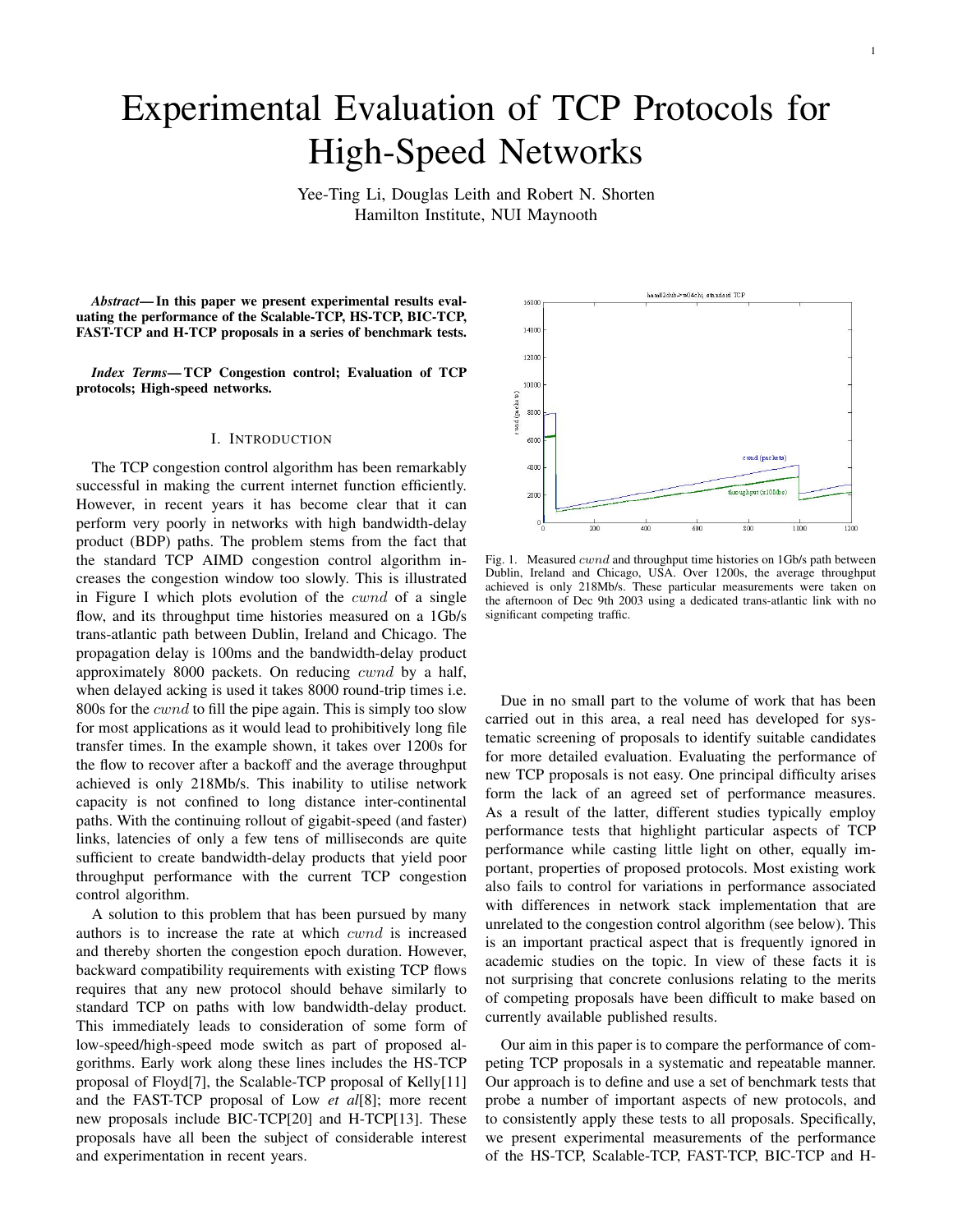$TCP<sup>1</sup>$  proposals. These tests highlight a number of specific deficiencies of the protocols studied, and suggest future research directions to render these suitable for deployment in real networks.

In summary, we find that both Scalable-TCP and FAST-TCP consistently exhibit substantial unfairness, even when competing flows share identical network path characteristics. Scalable-TCP, HS-TCP, FAST-TCP and BIC-TCP all exhibit much greater RTT unfairness than does standard TCP, to the extent that long RTT flows may be completely starved of bandwidth. Scalable-TCP, HS-TCP and BIC-TCP all exhibit slow convergence and sustained unfairness following changes in network conditions such as the start-up of a new flow. FAST-TCP exhibits complex convergence behaviour. The mode switch mechanism in H-TCP is a source for concern with this algorithm and needs to be studied in more detail before this algorithm, in its current form, can be deployed.

The paper is structured as follows. In Section II we discuss some issues that limit the utility of previous evaluation studies and motivate the present work. In Sections III and IV we introduce our testing framework and in Section V we present our experimental measurements. The implications of these results are discussed in more detail in Section VII and the conclusions are summarised in Section IX.

# II. SOME PITFALLS

Comparing the performance of TCP proposals is not always easy and many pitfalls exist. Examples include the following.

*Different network stack implementations.* In almost all recent studies on high-speed networks, publicly available Linux patches provided by the authors of TCP proposals are used. The performance of these patches are then compared directly. However, patches may relate to different operating system versions. More seriously, performance issues relating to the inefficiency of the network stack implementation, particularly in relation to SACK processing, are known to have a significant impact on performance. As a result, most patches implementing proposed changes to the TCP congestion control algorithm also implement numerous changes to the network stack that are unrelated to the congestion control algorithm. Consequently, direct performance comparisons of these patches risk revealing more about the efficiency of the network stack implementation than about the performance of the congestion control algorithm. In this paper, we use a common network stack implementation with all of the congestion control algorithms studied in order to focus solely on the latter's performance.

*Congestion control action not exercised.* It is important to design experiments that exercise the TCP congestion control algorithm rather than other elements of the network stack. For example, it is essential that the bandwidth of the network is lower than that of the server network interface card (NIC), i.e. that the network bottleneck lies external to the server being tested. Otherwise, it is often the case that the transport layer congestion control algorithm is effectively inactive (packet drops are virtual) and performance measurements merely evaluate the efficiency of the NIC driver.

*Performance measures too narrow.* We argue that it is not sufficient to focus solely on TCP throughput performance. Fairness, responsiveness, backward compatibility, support for incremental rollout *etc* should also be evaluated.

*Range of network conditions.* Frequently results are presented from a single test run only and/or for a specific network condition or small range of network conditions. A huge variety of conditions exist in modern networks. We argue that it is essential, as a minimum, to characterise TCP performance across a broad range of bandwidths (not just on high-speed links), propagation delays (not just trans-continental links) and router buffer sizes (not just very large or very small buffers).

Such issues limit the utility of previous evaluation studies and motivate the approach taken in the present paper. We do not claim that our tests in this paper are exhaustive. We do, however, seek to demonstrate their utility and discriminating power and to initiate wider debate on this topic in the networking community.

## III. COMPARATIVE TESTING

An immediate difficulty that arises in our work, even for the limited scenarios that we consider, is that the question as to what exactly constitutes a good network protocol is itself a topic of much debate. We do not attempt to answer this question here. Instead, we seek to support decision making by characterising some important aspects of the behaviour of new protocols in a consistent and objective manner. While we lack agreed metrics for ranking performance, we do have the existing TCP standards-based algorithm against which to compare the performance of new protocols. We therefore propose taking a comparative approach to the protocol evaluation problem. Namely, we propose taking the performance of the current start-of-the-art TCP algorithm<sup>2</sup> as a baseline against which the behaviour of new proposals can be compared.

It is also important to emphasise that our goal in this paper is not to achieve exhaustive testing, but rather to perform initial screening of proposals. We therefore seek to define a series of benchmark tests that can be consistently applied and that exercise the core functionality of TCP. The performance problems of standard TCP over high bandwidth-delay product paths are largely associated with bulk data transfers. It is therefore natural to take this as our starting point in testing new TCP proposals. In addition to restricting our attention to long-lived flows, we also confine consideration to droptail queues, since this is the prevalent queueing discipline in current networks, and to a single shared bottleneck link. Short-lived TCP flows, and indeed non-TCP flows, constitute

<sup>&</sup>lt;sup>1</sup>We note that H-TCP is developed by some of the authors of this paper. We emphasise therefore that all of the protocols studied are put through identical tests yielding quantitative and repeatable measurements. While space restrictions prevent us from including all of our experimental measurements in this paper, the measurements are available at www.hamilton.ie/net/eval.

<sup>&</sup>lt;sup>2</sup>Implementations of standard TCP do differ in their behaviour. However, differences in implementation are largely confined to areas such as timeout handling, undo actions *etc.* and there is generally consistency in the implementation of the congestion control algorithm itself. In this paper we consider the Linux 2.6 TCP implementation.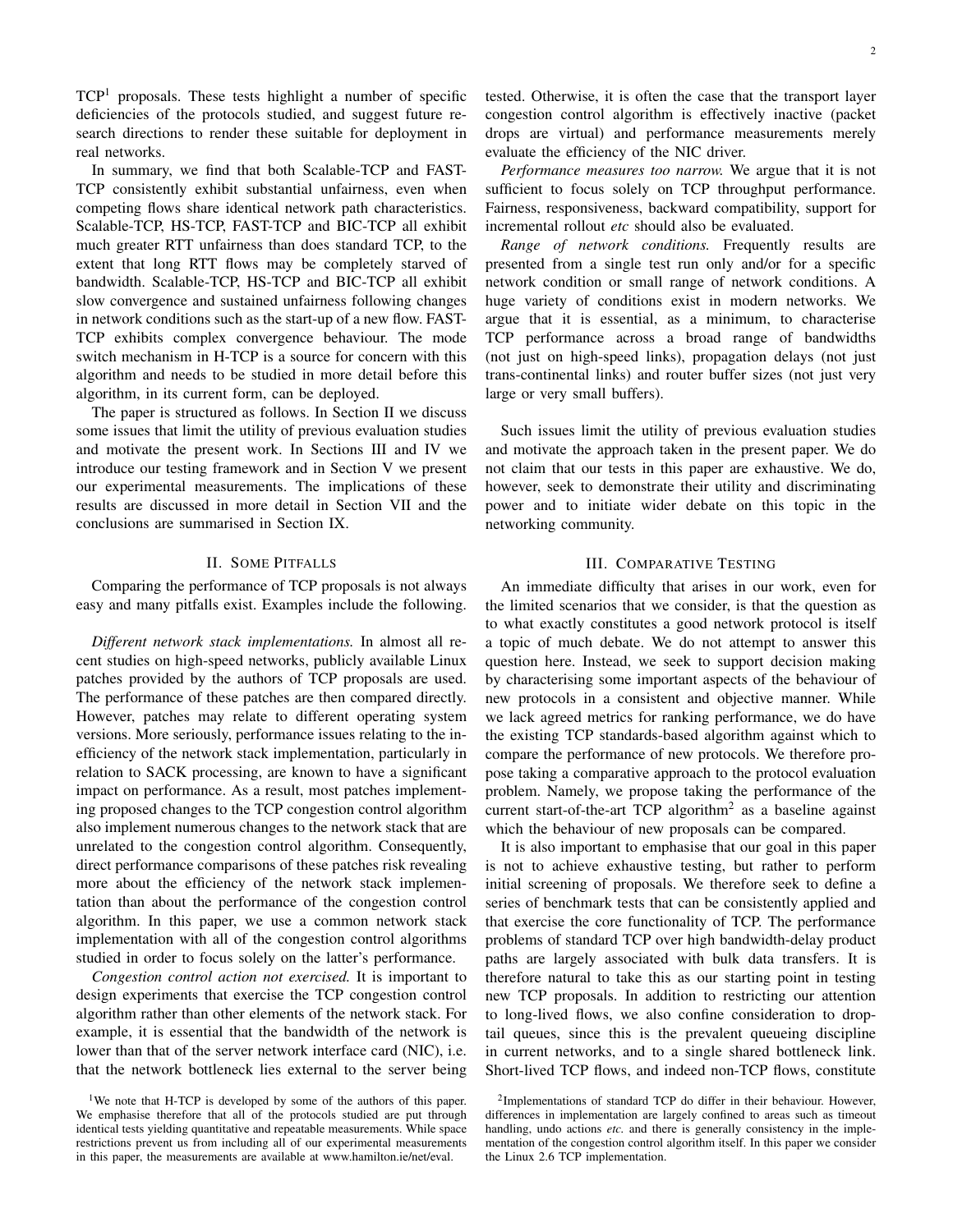a large proportion of traffic in real networks. Similarly, not all routers operate drop-tail queueing disciplines. However, as we shall see, restricting our attention to long-lived TCP flows operating in drop-tail environments is already sufficient to highlight many important features of new TCP proposals. The corresponding behaviour of the standard TCP algorithm is well studied and its use as a baseline for comparisons immediately suggests a number of fundamental characteristics to consider.

#### *A. Fairness.*

The formal fairness requirement on new protocols is unclear and many definitions of fairness exist. Nevertheless, we can make the following observations. On a path with a single bottleneck, we expect that competing long-lived flows with the same round-trip time should achieve approximately the same average throughput. Flows with different round-trip times will be unfair when the standard TCP congestion control algorithm is used, with short round-trip time flows generally achieving greater average throughput than long round-trip time flows (e.g., see [16]). We therefore require that our tests of new TCP proposals should, as a minimum, evaluate the impact of round-trip time on the relative throughputs of competing flows.

### *B. Efficiency.*

That is, utilisation of the available network resources. It is known that the efficiency of standard TCP is influenced by the queue provisioning within the network: for a single flow (or with multiple synchronised flows) link utilisation falls as the queue size is reduced below the delay-bandwidth product of a path. The number of competing flows is also known to influence efficiency (e.g. see [2]). As a minimum we therefore expect our tests to characterise efficiency with respect to these parameters. Since network conditions are not static, we are also interested in the ability to rapidly acquire and release bandwidth as conditions change, e.g. flows start and stop.

## *C. Overhead.*

The standard TCP AIMD congestion control algorithm generates packet losses as part of its proper operation; that is, even a single flow on an uncongested link will generate packet losses owing to the probing action of the AIMD algorithm. These packet losses reduce goodput and are an overhead of the congestion control algorithm that we expect our tests should measure.

## *D. Backward compatibility.*

It seems clear that a basic, practical, requirement on new protocols is that they support incremental rollout. That is, they immediately offer a tangible benefit without creating a large negative impact on users operating legacy protocols.

## IV. BENCHMARK TESTS

#### *A. Definitions*

Letting  $u_i(t)$  denote the rate of packets transferred by the i'th flow per unit time, the *average throughput* is

$$
\bar{u}_i := \lim_{T \to \infty} \frac{1}{T} \int_0^T u_i(s) ds,
$$
\n(1)

The average *aggregate throughput*,  $\overline{U}$ , of n flows sharing a link is

$$
\bar{U} := \sum_{i=1}^{n} \bar{u}_i.
$$
 (2)

It will also be useful to distinguish between the throughput of the *i*'th flow and the *goodput* of the *i*'th flow. The *goodput*,  $\bar{x}_i$ , is the rate at which data is successfully transferred by the i'th flow per unit time, i.e. throughput less losses. The *aggregate goodput* of n flows sharing a link is defined similarly. We also define the short-term average throughput as the exponentially weighted moving average

$$
\hat{u}(t)_i = \int_0^t exp[-\lambda(t-s)]u_i(s)ds \tag{3}
$$

Here, the exponential term introduces fading memory so that  $\hat{u}(t)_i$  is, roughly speaking, the running average over a window of past data with the window size determined by the parameter  $\lambda$ . We choose  $\lambda$  to be proportional to the bandwidthdelay product so that the averaging window scales with the congestion epoch duration. We define the  $\varepsilon$ -convergence time following startup of a new flow to be the time before the shortterm average throughput of the new flow is within a factor  $\varepsilon$  of its long-term average value. Typically, we use  $\varepsilon = 0.8$  yielding the 80% convergence time.

## *B. Test Setup*

The observations in Section III directly motivate the tests defined in this section. Before proceeding, we consider some issues common to all of our proposed tests.



Fig. 2. Dumbbell topology. Bandwidth of bottleneck link is B, round-trip propagation delay of bottleneck link is  $\bar{T}$  and queue size is  $q_{max}$ ; round-trip propagation delays of edge links are  $T_1$  and  $T_2$  respectively.

We define our tests on the dumbbell topology shown in Figure 2. We recognize that this topology is a limited one, but the behaviour of standard TCP on this topology is well studied and so it provides a natural starting point.

We consider round-trip propagation delays in the range 16ms-320ms and bandwidths ranging from 1Mb/s-250Mb/s. We do not consider these values to be definitive – the upper value of bandwidth considered can, in particular, be expected to be subject to upwards pressure. We do, however, argue that these values are sufficient to capture an interesting range of network conditions that characterises current communication networks. In all of our tests we consider delay values of 16ms, 40ms, 80ms, 160ms, 320ms and bandwidths of 1Mb/s, 10Mb/s, 100Mb/s and 250Mb/s. This defines a grid of measurement points where, for each value of delay, performance is measured for each of the values of bandwidth.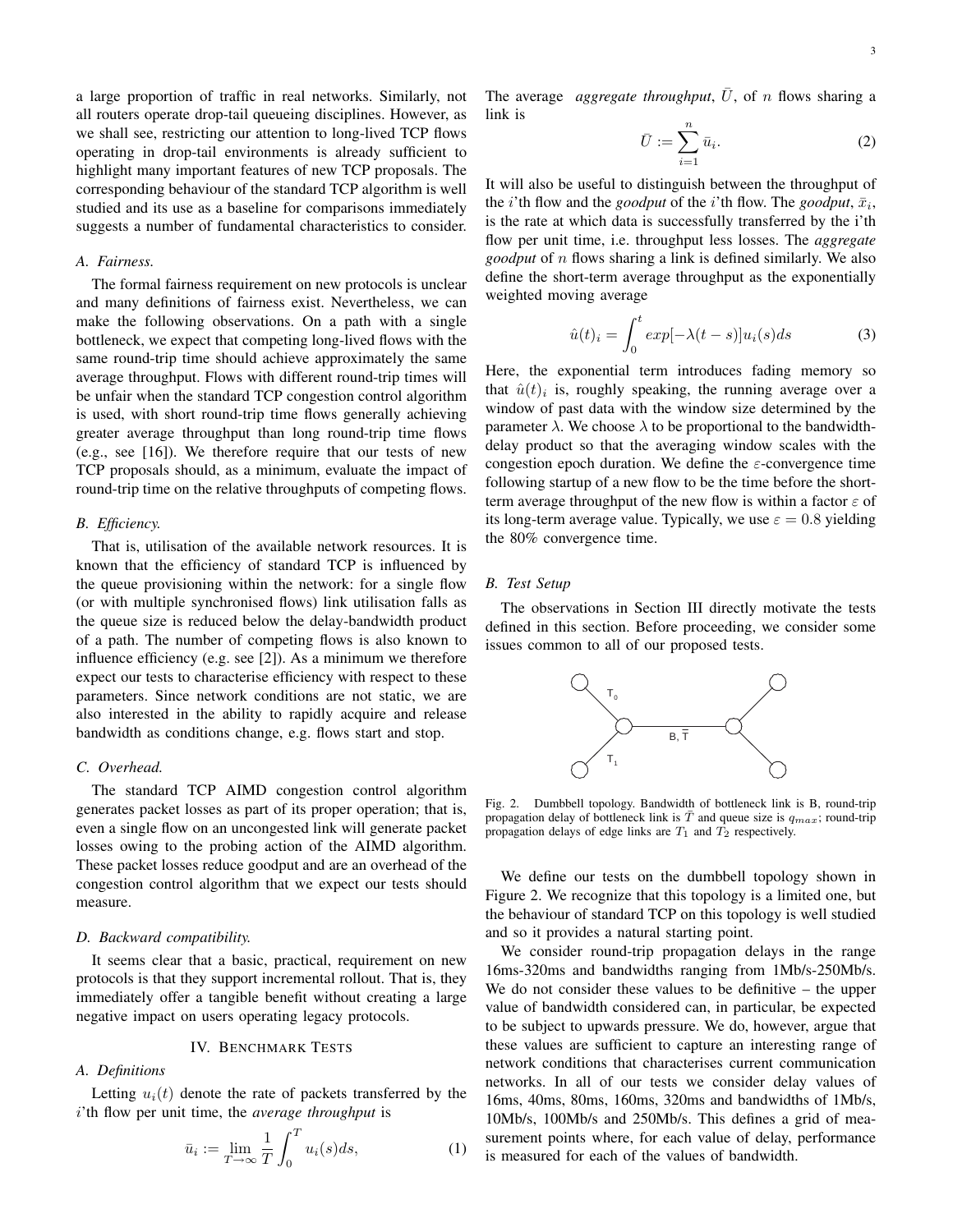Test durations are chosen long enough to provide accurate measurements of average throughput.

An essential feature of the proposed approach is that we always carry out the full range of tests for standard TCP so as to provide a baseline against which we can evaluate the performance of new TCP proposals. By always taking measurements for standard TCP, we have a common baseline for making comparisons.

# *C. Fairness*

To evaluate fairness, we consider two TCP flows and propose the following tests:

- (i) *Fairness under symmetric conditions*. Measure the average throughput of each flow under symmetric network conditions i.e. when each flow operates the same congestion control algorithm, has the same propagation delay and a shared bottleneck link. Measurements are taken for a range of propagation delays and link bandwidths (see above) and the queue is sized as a constant proportion of the bandwidth-delay product (we suggest 20% and 100% of the bandwidth-delay product, roughly corresponding to conditions with small and large queues).
- (ii) *Fairness with different RTT's*. Measure the average throughputs as the propagation delay of the first flow is held constant and that of the second flow is varied from 16ms-320ms. Measurements are taken for a range of link bandwidths and propagation delays of the first flow; the queue is sized as a constant proportion of the bandwidthdelay product.

## *D. Backward compatibility*

To evaluate backward compatibility, we repeat the foregoing fairness measurements but now with the first flow operating the standard TCP algorithm and the second flow operating the new TCP congestion control algorithm being studied.

## *E. Efficiency*

To evaluate efficiency (link utilisation) and overhead (intrinsic packet  $loss<sup>3</sup>$ ), we consider two TCP flows having the same propagation delay and propose the following two tests:

- (i) *Efficiency vs Queue Provisioning*. Measure average throughput and loss overhead as the queue provisioning is varied from 1% to 100% of the bandwidth-delay product.
- (ii) *Efficiency vs RTT*. Measure average throughput and loss overhead as the propagation delay is varied and the queue size scaled to be a constant proportion of the bandwidthdelay product.

As noted above, these tests are carried out for a range of propagation delays and link bandwidths.

### *F. Response Function*

To evaluate the impact of random packet loss on efficiency, similarly to Padhye *et al* [16] and Floyd[6] we consider the following test. Configure the network to generate random packet losses with constant per-packet drop probability – this can be achieved at the TCP receiver end host using standard tools. Measure the average throughput of a single TCP flow as the level of random packet losses is varied. As usual, these measurements are carried out for a range of propagation delays and link bandwidths.

## *G. Convergence Time*

We evaluate the responsiveness of TCP flows to changing network conditions by measuring the 80% convergence time following the startup of a second flow. We recommend that tests be repeated with a range of start times of the second flow that span at least one congestion epoch of the first flow. In this way we can evaluate the average performance independent of the specific start time used. As usual, measurements are carried out for a range of propagation delays and link bandwidths.

# V. EVALUATING HIGH-SPEED PROTOCOLS

In this section we measure the performance of the following high-speed proposals: Scalable-TCP, high-speed TCP (HS-TCP), BIC-TCP, FAST TCP and H-TCP. These proposals have all been the subject of considerable interest and experimentation in recent years, with patches implementing each of these protocols on the Linux operating system publicly available.

Before proceeding, we very briefly review the basic operation of each of of these competing proposals. The reader is referred to the original literature for more detailed information.

## *A. Scalable-TCP [11]*

.

The basic idea in Scalable-TCP is to make the recovery time after a congestion event independent of window size. Specifically, Scalable-TCP proposes that the TCP cwnd be updated as follows

$$
\begin{aligned}\n\text{Ack:} \quad cwnd &\leftarrow cwnd + \alpha \\
\text{Loss:} \quad cwnd &\leftarrow \beta \times cwnd\n\end{aligned}
$$

Suggested values for the parameters  $\alpha$  and  $\beta$  are 0.01 and 0.875, respectively. A mode switch is used whereby the standard TCP *cwnd* update rules are used when *cwnd* is less than a threshold,  $Low\_Window$ , and the Scalable-TCP update rules are used for larger cwnd values.

*B. HS-TCP [7]*

.

HS-TCP uses the current TCP cwnd value as an indication of the bandwidth-delay product on a path. The AIMD increase and decrease parameters are then varied as functions of cwnd.

<sup>&</sup>lt;sup>3</sup>In our experiments we measure the loss overhead by measuring packet retransmissions.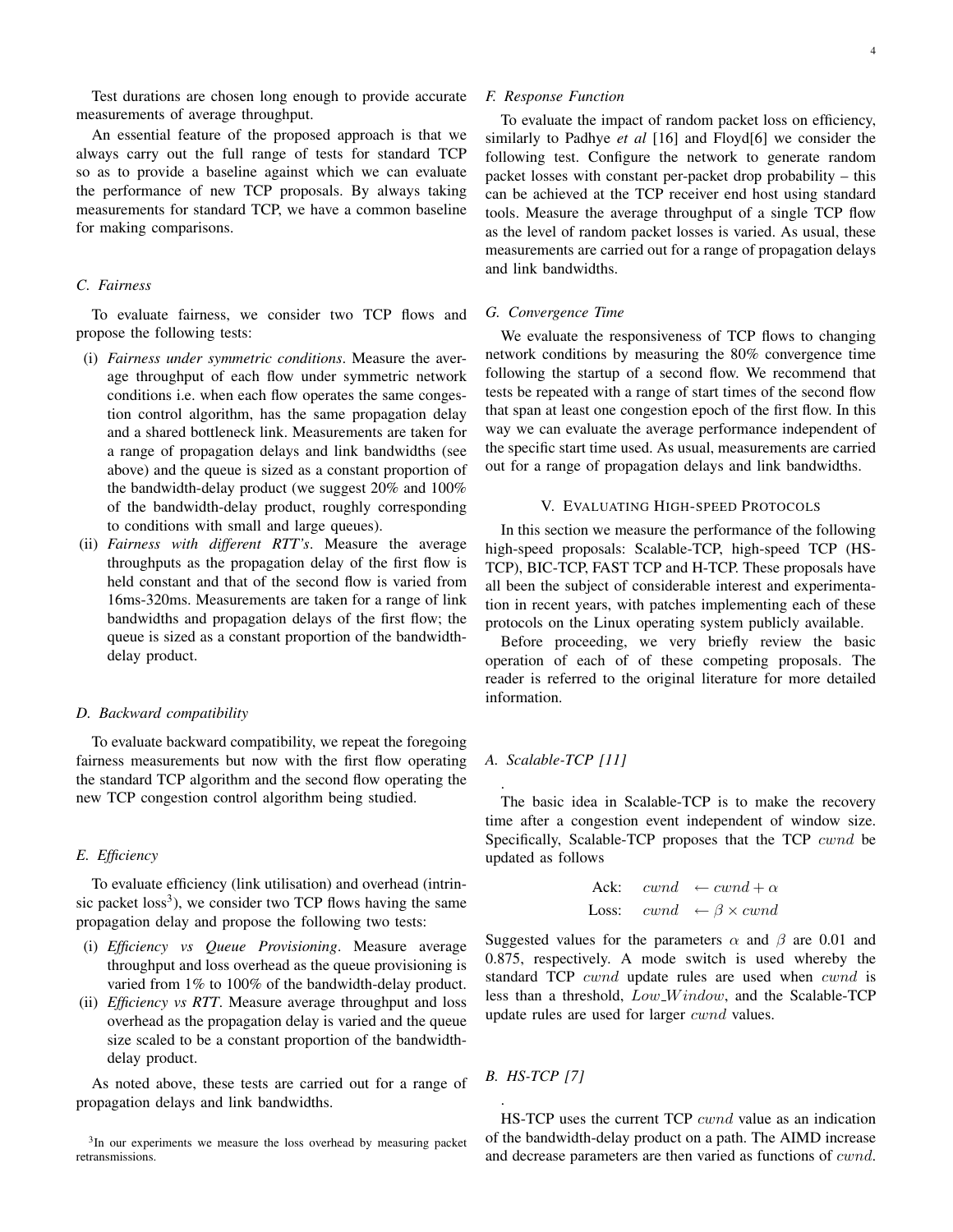That is, HS-TCP proposes that the TCP *cwnd* be updated as detail, the BIC-TCP update algorithm is as follows. follows

$$
\begin{array}{rcl}\n\text{Ack:} & cwnd & \leftarrow cwnd + \frac{f_{\alpha}(cwnd)}{cwnd} \\
\text{Loss:} & cwnd & \leftarrow g_{\beta}(cwnd) \times cwnd\n\end{array}
$$

In [7] logarithmic functions are proposed for  $f_\alpha(cwnd)$  and  $g_\beta(cwnd)$ , whereby  $f_\alpha(cwnd)$  increases with cwnd and  $g_{\beta}(cwnd)$  decreases. Similarly to Scalable-TCP, HS-TCP uses a mode switch so that the standard TCP update rules are used when *cwnd* is below a specified threshold.

*C. H-TCP [13]*

.

HTCP uses the elapsed time  $\Delta$  since the last congestion event, rather than *cwnd*, to indicate path bandwidth-delay product and the AIMD increase parameter is varied as a function of  $\Delta$ . The AIMD increase parameter is also scaled with path round-trip time to mitigate unfairness between competing flows with different round-trip times. The AIMD decrease factor is adjusted to improve link utilisation based on an estimate of the queue provisioning on a path. In more detail, H-TCP proposes that cwnd be updated as follows

\n
$$
\text{ack:} \quad \text{cwnd} \quad \leftarrow \text{cwnd} + \frac{2(1-\beta)f_\alpha(\Delta)}{\text{cwnd}}
$$
\n

\n\n $\text{Loss:} \quad \text{cwnd} \quad \leftarrow g_\beta(B) \times \text{cwnd}$ \n

with

$$
f_{\alpha}(\Delta) = \begin{cases} 1 & \Delta \leq \Delta_L \\ max(\bar{f}_{\alpha}(\Delta)T_{min}, 1) & \Delta > \Delta_L \end{cases}
$$
  

$$
g_{\beta}(B) = \begin{cases} 0.5 & |\frac{B(k+1)-B(k)}{B(k)}| > \Delta_B \\ min(\frac{T_{min}}{T_{max}}, 0.8) & otherwise \end{cases}
$$

where  $\Delta_L$  is a specified threshold such that the standard TCP update algorithm is used while  $\Delta \leq \Delta_L$ . A quadratic increase function  $\bar{f}_{\alpha}$  is suggested in [13], namely  $\bar{f}_{\alpha}(\Delta) = 1+10(\Delta-\alpha)$  $(\Delta_L) + 0.25(\Delta - \Delta_L)^2$ .  $T_{min}$  and  $T_{max}$  are measurements of the minimum and maximum round-trip time experienced by a flow.  $B(k + 1)$  is a measurement of the maximum achieved throughput during the last congestion epoch.

#### *D. BIC-TCP [20]*

. BIC-TCP employs a form of binary search algorithm to update *cwnd*. Briefly, a variable  $w_1$  is maintained that holds a value halfway between the values of *cwnd* just before and just after the last loss event. The *cwnd* update rule seeks to rapidly increase *cwnd* when it is beyond a specified distance  $S_{max}$ from  $w_1$ , and update *cwnd* more slowly when its value is close to  $w_1$ . Multiplicative backoff of *cwnd* is used on detecting packet loss, with a suggested backoff factor  $\beta$  of 0.8. In more

\n
$$
\text{Ack:} \quad\n \begin{cases}\n \delta = (w_1 - \text{cwnd})/B \\
 \text{cwnd} \leftarrow \text{cwnd} + \frac{f_{\alpha}(\delta, \text{cwnd})}{\text{cwnd}} \\
 \text{Loss:} \quad\n \begin{cases}\n w_1 = \begin{cases}\n \frac{1+\beta}{2} \times \text{cwnd} & \text{cwnd} < w_1 \\
 \text{cwnd} & \text{otherwise}\n \end{cases} \\
 w_2 = \text{cwnd} \\
 \text{cwnd} \leftarrow \beta \times \text{cwnd}\n \end{cases}\n \end{cases}
$$
\n

with

$$
f_{\alpha}(\delta, cwnd) = \begin{cases} B/\sigma & (\delta \le 1, cwnd < w_1) \\ \text{or } (w_1 \le cwnd < w_1 + B) \\ \delta & 1 < \delta \le S_{max}, cwnd < w_1 \\ w_1/(B - 1) & B \le cwnd - w_1 < S_{max}(B - 1) \\ S_{max} & otherwise \end{cases}
$$

BIC-TCP also implements an algorithm whereby upon low utilisation detection, it increases its window more aggressively. This is controlled with the  $Low_Util$  and  $Util\_Check$  parameters. In order to maintain backwards compatibility, it uses the standard TCP update parameters when cwnd is below threshold  $Low\_Window$ .

## *E. FAST-TCP [8]*

FAST-TCP is a delay based algorithm. In outline, FAST-TCP proposes updating cwnd as follows

\n
$$
\text{ack:} \quad \text{cwnd} \quad \leftarrow \min(2 \times \text{cwnd}, \\
 \quad (1 - \gamma)\text{cwnd} + \gamma \left[ \frac{T_{min}}{\bar{T}} \text{cwnd} + f_{\alpha}(B, T_q) \right] \text{ }\n \text{less:} \quad \text{cwnd} \quad \leftarrow \text{cwnd} / 2
$$
\n

**Loss:**  $cwnd \leftarrow cwnd/2$ 

with

.

$$
f_{\alpha}(B, T_q) = \begin{cases} a \times cwnd & T_q = 0\\ \bar{f}_{\alpha}(B) & otherwise \end{cases}
$$

where  $\gamma$  is a design parameter,  $T_{min}$  and  $\overline{T}$  are the minimum and average observed latencies of the flow respectively and  $T_q$  is the estimated round trip queuing delay. The function  $\bar{f}_{\alpha}(B)$  depends upon the measured throughput B achieved by the flow: currently,  $\bar{f}_{\alpha}(B)$  is set to 8, 20 and 200 for achieved throughputs of less than 10Mbit/sec, less than 100Mbit/sec and greater than 100Mbit/sec respectively. (These thresholds are specified by the *sysctl* entries  $(m0a, m0u, m1l)$ ,  $(m1a, m1l, m1u)$  and  $(m2a, m1l, m2u)$  respectively). FAST-TCP also includes rate pacing.

## *F. Experimental Setup*

All tests were conducted on an experimental testbed. Commodity high-end PCs were connected to gigabit switches to form the branches of a dumbbell topology, see Figure 3. All sender and receiver machines used in the tests have identical hardware and software configurations as shown in Table I (see Appendix) and are connected to the switches at 1Gb/sec. The router, running the FreeBSD dummynet software, can be configured with various bottleneck queue-sizes, capacities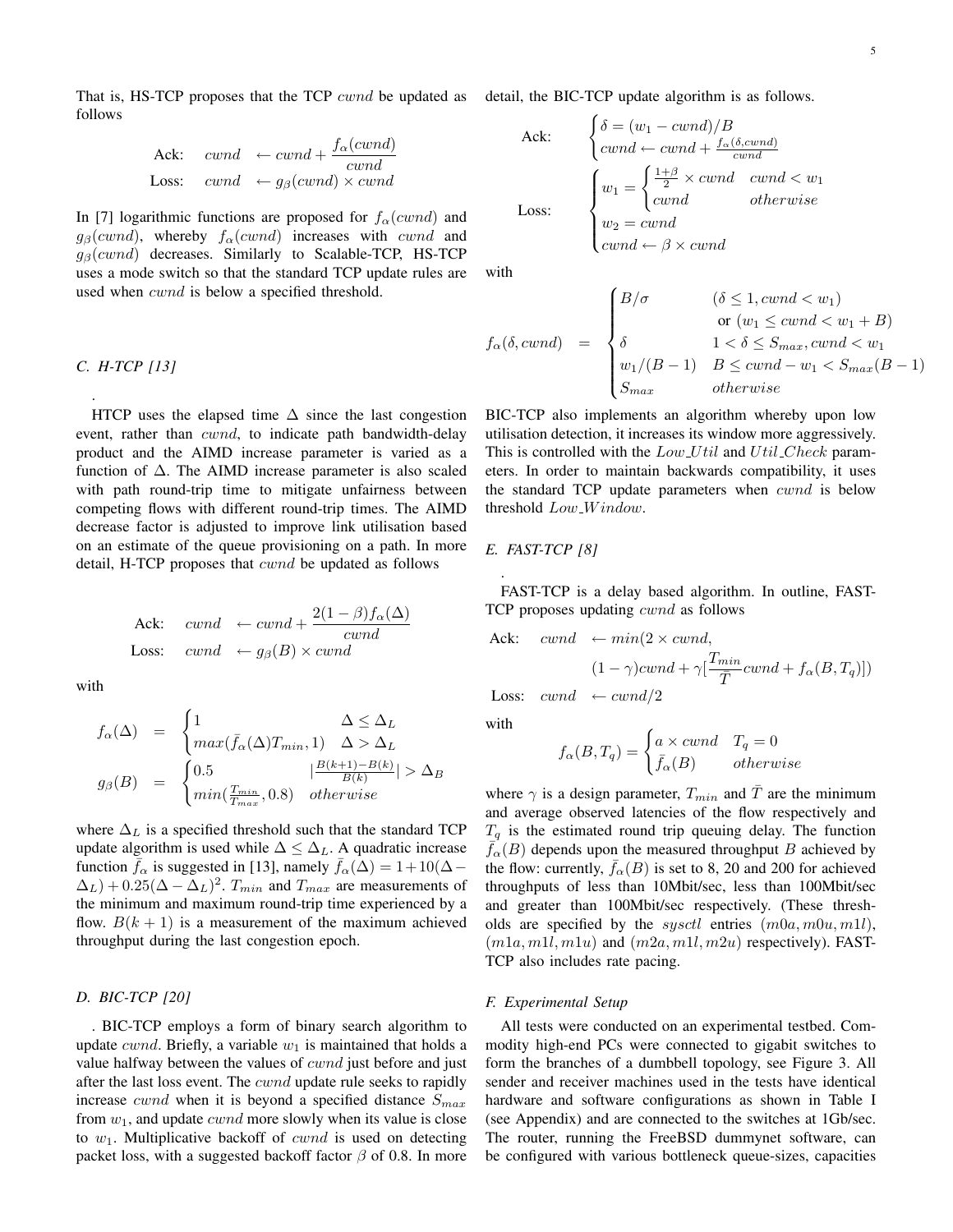

Fig. 3. Experimental set-up.

and round trip propagation delays to emulate a range network conditions.

Apart from the router, all machines run a modified version of the Linux 2.6.6 kernel. Each of the congestion control algorithms studied have independent patches that are publicly available. However, these patches are often for different versions of Linux and typically also make changes to the network stack that are not directly related to the congestion control algorithm; for example, it is common for patches to alter the SACK processing algorithm to improve its efficiency as the standard implementation has known performance problems in high-speed environments[12]. To provide consistency, and control against the influence of differences in implementation as opposed to differences in the congestion control algorithm itself, we therefore built the congestion control algorithms into a common kernel. This kernel is referred to as the *altAIMD* kernel, see Appendix for further details<sup>4</sup>.

The kernel is instrumented with the web100 extensions [15] to allow measurement of TCP variables.

In order to minimise the effects of local hosts queues and flow interactions, unless otherwise stated we only ran one flow per PC. Flows are injected using iperf into the testbed. Each individual test was run at least ten minutes each. In the case of tests involving Standard TCP, we ran individual tests for up to an hour as the congestion epoch duration becomes very long on large bandwidth-delay products paths. In order to obtain a good representation of the run-to-run variability in performance metrics, all individual tests were repeated at least 5 times and the arithmetic mean taken. An error on the measurement was taken as the standard error from this mean.

#### VI. RESULTS

Owing to space restrictions, we cannot include the results of all our tests here. We therefore present results for a subset of network conditions that are representative of the full test results obtained.

### *A. Fairness Test.*

Figure 4 plots the ratio of measured throughputs for two flows with the same propagation delay sharing a common bottleneck link as the path propagation delay is varied. Tests are of 10 minutes duration. Results are shown both for a bottleneck link bandwidth of 10 Mb/s and 250Mb/s, roughly corresponding to low and high-speed network conditions. Figure 5 shows the ratio of measured throughputs when the propagation delay of the first flow is held constant at 162ms and the propagation delay of the second flow is varied. Again, Results are shown both for a bottleneck link bandwidth of 10 Mb/s and 250Mb/s. Results are shown when the queue is sized at 20% BDP but similar results are also obtained when the queue is 100% BDP.

Comment: As a validation check, also plotted on Figure 5 are the throughputs for standard TCP predicted by the theoretical analysis in [18]. Namely, the throughput given by the expression

$$
\bar{u}_i = \frac{\alpha}{\lambda_i T_i (1 - \beta)}
$$
\n(4)

where  $\alpha$  and  $\beta$  are the AIMD increase and decrease parameters (having values of 1 and 0.5, respectively, for standard TCP),  $T_i$  is the round-trip time of flow i,  $\lambda_i$  is the synchronisation factor i.e. the proportion of network congestion events at which the flow  $i$  experiences a packet drop and backs off its cwnd  $(\lambda_i)$  is estimated from the measured cwnd time histories). It can be seen that the experimental and theoretical throughputs are in good agreement.

## *B. Backward Compatibility Test.*

Figure 6 plots the ratio of measured throughputs of two flows with the same propagation delay and a shared bottleneck link. The first flow operates the standard TCP algorithm while the second flow operates a new TCP variant. Results are shown both for bottleneck link bandwidths of 10 Mb/s and 250Mb/s.

# *C. Efficiency Test.*

Figure 7 shows measured aggregate throughput of two TCP flows with the same propagation delay as a function of queue size on a 100Mb/s link.

Comment: As a validation check, also plotted on Figure 7 is the efficiency for standard TCP predicted by NS simulations. It can be seen that the experimental and simulation throughputs are in good agreement.

# *D. Overhead Test.*

Figure 8 shows the measured packet loss rate of the various protocols versus queue size. Figure 9 also shows measured packet loss rate versus propagation delay.

## *E. Response Function Test.*

Measurements of the response functions are shown in Figure 10.

<sup>4</sup>We note that the implementation of BIC-TCP included in the standard Linux 2.6.6 kernel distribution is known [14] to be incorrect (this has subsequently been corrected). In our tests we use a corrected implementation based upon the original Linux patch developed by the BIC-TCP authors.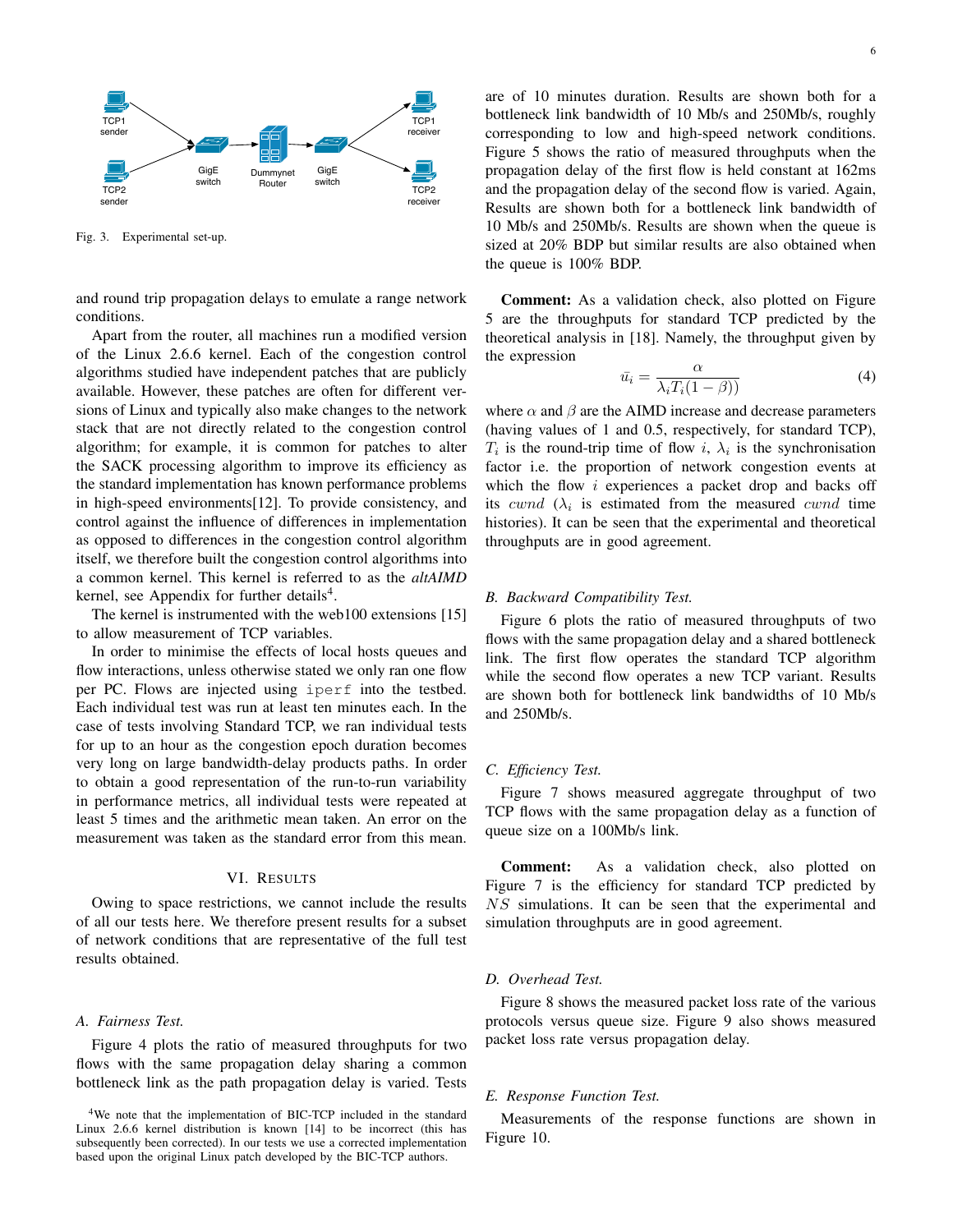

Fig. 4. Ratio of throughputs of two flows under symmetric conditions (same propagation delay, shared bottleneck link, same congestion control algorithm) as path propagation delay is varied. Results are shown for 10Mbit/sec and 250Mbit/sec bottleneck bandwidths. The bottleneck queue size is 20% BDP. Observe that while standard TCP and H-TCP are essentially fair (the competing flows achieve, to within 5%, the same average throughput) under these conditions, Scalable-TCP and FAST-TCP are notably unfair. HS-TCP and BIC-TCP can also be seen to exhibit significant unfairness, albeit to a lesser degree than Scalable-TCP and FAST-TCP.

#### *F. Convergence Time Test.*

Figure 11 plots the measured convergence time following startup of a second flow. The values plotted are the average of multiple tests and a range of random start times for the second flow. The convergence time is plotted versus path propagation delay (both flows have the same propagation delay in this experiment) and results are presented for link rates of 10Mb/s and 250Mb/s.

## VII. DISCUSSION

Two questions that we seek to answer in this paper are: (i) by using the performance of standard TCP as a baseline for evaluating new TCP proposals can we obtain meaningful results without the need to define absolute metrics (e.g. without adopting a specific fairness concept) and (ii) in view of the complexity of modern networks, do simple tests have any real value. We argue that our case study on high-speed protocols answers both questions positively.

#### *A. Fairness*

Perhaps the most striking results are obtained from the fairness test where the throughputs of competing flows with the same propagation delay are compared, see Figure 4. Under these conditions, the standard TCP congestion control algorithm consistently ensures that each flow achieves the same (to within less than 5%) average throughput. However, the measurements shown in Figure 4 indicate that many of the proposed protocols exhibit substantial unfairness under the same conditions. While both FAST-TCP and Scalable-TCP display very large variations in fairness, BIC-TCP and HS-TCP also display significant levels of unfairness.

In view of the somewhat surprising nature of these results, it is worthwhile investigating this behaviour in more detail. We consider in turn each of the protocols exhibiting greater levels of unfairness than standard TCP.

• *Scalable-TCP.* Figure 12 shows typical examples of measured *cwnd* time histories. It can seen that the *cwnd*'s either do not converge to fairness or else converge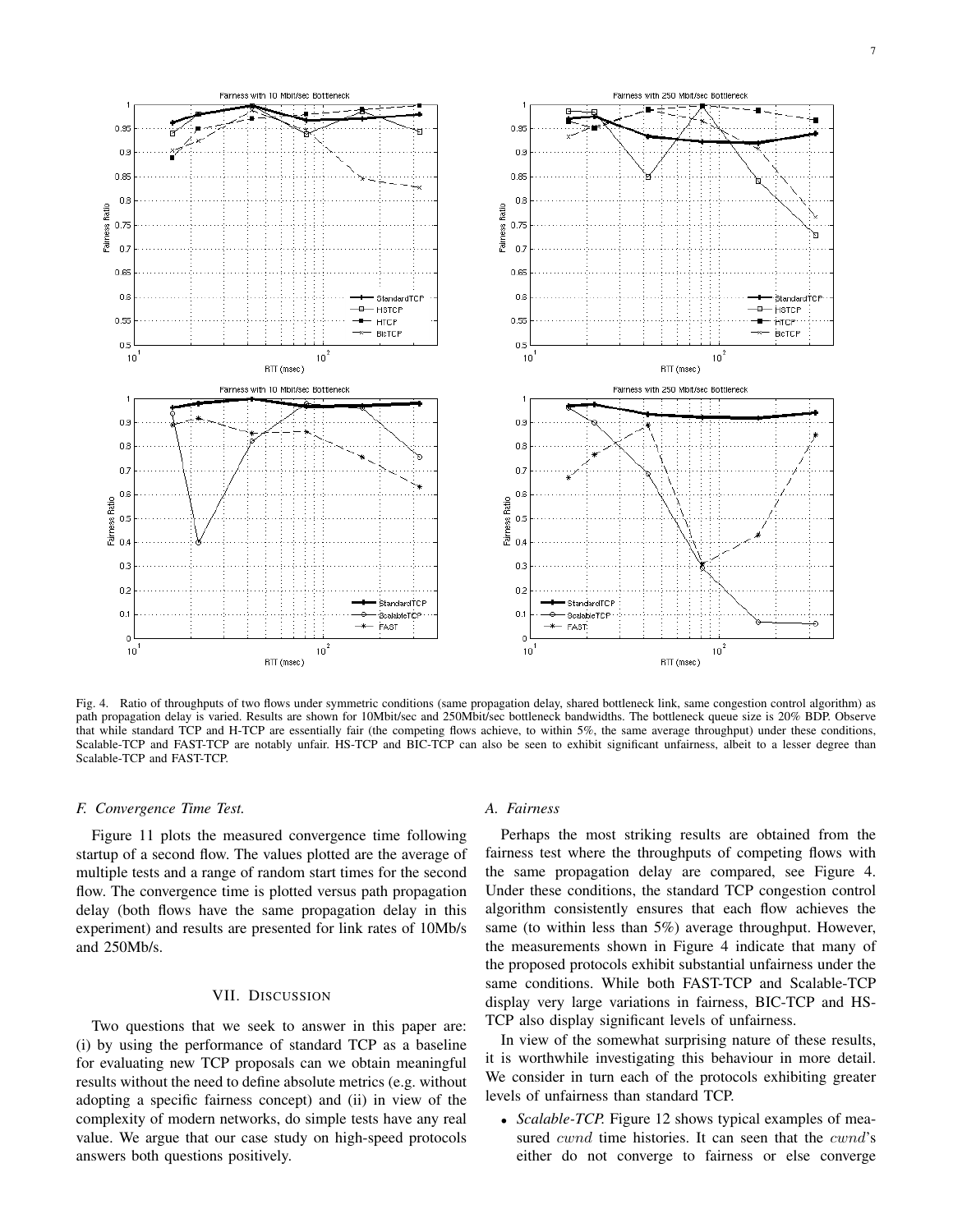



Fig. 5. Ratio of throughputs of two competing flows as the propagation delay of the second flow is varied. Results are shown for 10Mbit/sec (top) and 250Mbit/sec (bottom) bottleneck bandwidths. Flow 1 has RTT of 162ms, the RTT of Flow 2 is marked on the x-axis of the plots. Queue size is 20% BDP.

Fig. 6. Ratio of throughputs of competing New-TCP and standard TCP flows as path propagation delay is varied. Results are shown for 10Mbit/sec (top) and 250Mbit/sec (bottom) bottleneck bandwidths. Both flows have the same RTT. Queue size is 20% BDP.

very slowly indeed (not reaching fairness within the 10 minute duration of these tests). Although sometimes expressed as a modified additive increase algorithm, it is easily shown that the Scalable-TCP algorithm is in fact a multiplicative-increase multiplicative-decrease (MIMD) algorithm. It has been known since the late 1980s [4] that in drop-tail networks such algorithms may not converge to fairness.

• *FAST-TCP*. Figure 13 shows typical examples of measured *cwnd* time histories when using the FAST-TCP algorithm. The upper figure shows measurements taken on a 250Mb/s path with 42ms propagation delay. Rapid variations in cwnd are evident which are somewhat surprising in view of the delay-based rather than lossbased nature of the FAST-TCP algorithm. The lower figure shows the cwnd's measured when the propagation delay on the path is increased to 162ms. The rapid variations in cwnd are no longer present, but the flows now exhibit a number of abrupt changes in *cwnd* including a sharp increase in unfairness after 500s. It is perhaps worth emphasising that these examples are representative of our measurements across a wide range of network conditions and are not selected as worst case behaviours. Our purpose in this paper is not to analyse or explain the FAST-TCP algorithm or its performance. We do, however, comment that the behaviour in the low latency example appears to be associated with use of a large value of  $\bar{\alpha}$  leading to flooding of the queue and consequently generating many packet losses (e.g. see Figures 7 and 8), while the behaviour in the high-latency example appears to be associated with the adaptive switching of the  $\bar{\alpha}$ parameter value.

• *HS-TCP.* Figure 14 shows examples of HS-TCP cwnd time histories for flows with the same round-trip time following startup of a second flow. It can be seen that the flows do converge to fairness, but that the convergence time can be long. This effect becomes more pronounced as the path propagation delay is increased. These experimental measurements are in good agreement with the simulation results previously reported in [17]. Recall that the AIMD increase parameters are functions of cwnd in HS-TCP. The slow convergence appears to originate in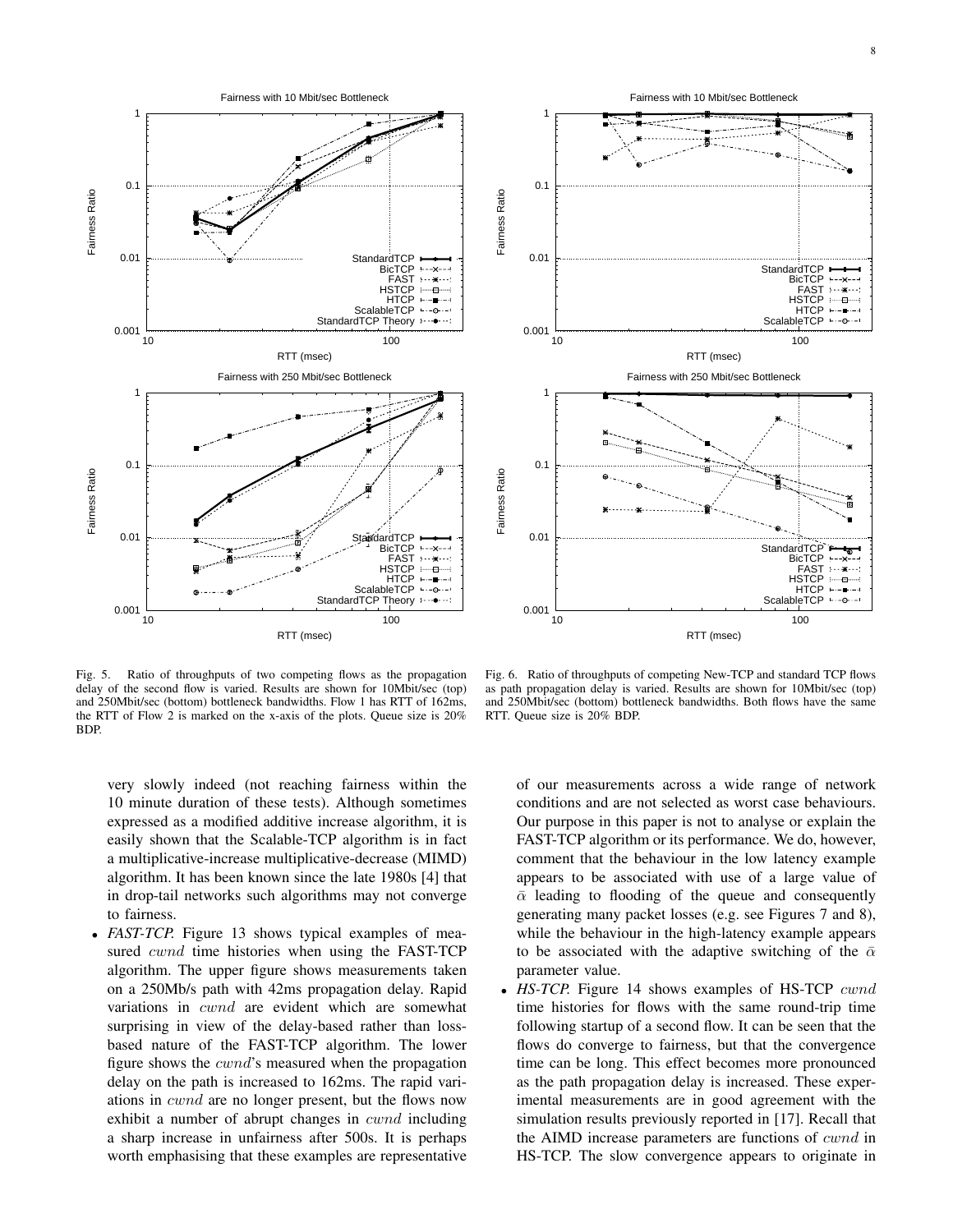

Fig. 7. Aggregate throughput of two competing TCP flows with 100Mbit/sec bottleneck bandwidth. Both flows have end-to-end round-trip propagation delays of 82ms. BDP is 683 packets.



Fig. 8. Loss overhead versus queue size for two competing TCP flows. 100Mbit/sec bottleneck bandwidth, both flows have an 82ms propagation delay.

the asymmetry that exists in HS-TCP between the AIMD parameters of newly started flows (with small cwnd) and existing flows (with large *cwnd*). Existing flows with large cwnd have more aggressive values of increase and decrease parameters than do newly started flows which have small *cwnd*. Hence, sustained unfairness can occur. We also comment briefly upon the 250Mb/s, 42ms measurement for HS-TCP shown in Figure 4. The *cwnd* time histories corresponding to this measurement are shown in Figure 14, and in more detail in Figure 15. It can be seen that there appears to be long-term unfairness between the two flows that persists after the flows have converged to steady-state. Also shown in Figure 15 are the measured values of the AIMD  $\alpha$  and  $\beta$  parameters for each flow. The long-term unfairness appears to be due to the granularity of the lookup table used to implement the HS-TCP *cwnd* update rules, although this issue requires



Fig. 9. Loss overhead versus propagation delay for two competing flows with 10Mbit/sec (top) and 250Mbit/sec (bottom) bottleneck bandwidth. Both flows have same RTT. Queue size is 20% BDP.

further investigation that is beyond the scope of the present paper.

- *BIC-TCP.* Figure 16 shows examples of the cwnd time history of BIC-TCP following startup of a second flow. It can seen that as the path propagation delay increases the cwnd's converge increasingly slowly, not reaching fairness within the 10 minute duration of these tests when the path propagation delay is large. This behaviour manifests itself in Figure 4 as a fall in the measured fairness as propagation delay increases.
- *HTCP*. Figure 17 shows *cwnd* time histories of H-TCP following startup of a second flow. The equal sharing achieved between the two competing flows is evident.

# *B. RTT Unfairness*

Considering now the situation when competing flows have different round-trip times, with the exception of H-TCP it can be seen from Figure 5 that all of the new proposals exhibit significantly greater RTT unfairness than standard TCP. The degree of unfairness can be nearly an order of magnitude greater than that with standard TCP and is such that long round-trip time flows may be essentially starved of bandwidth;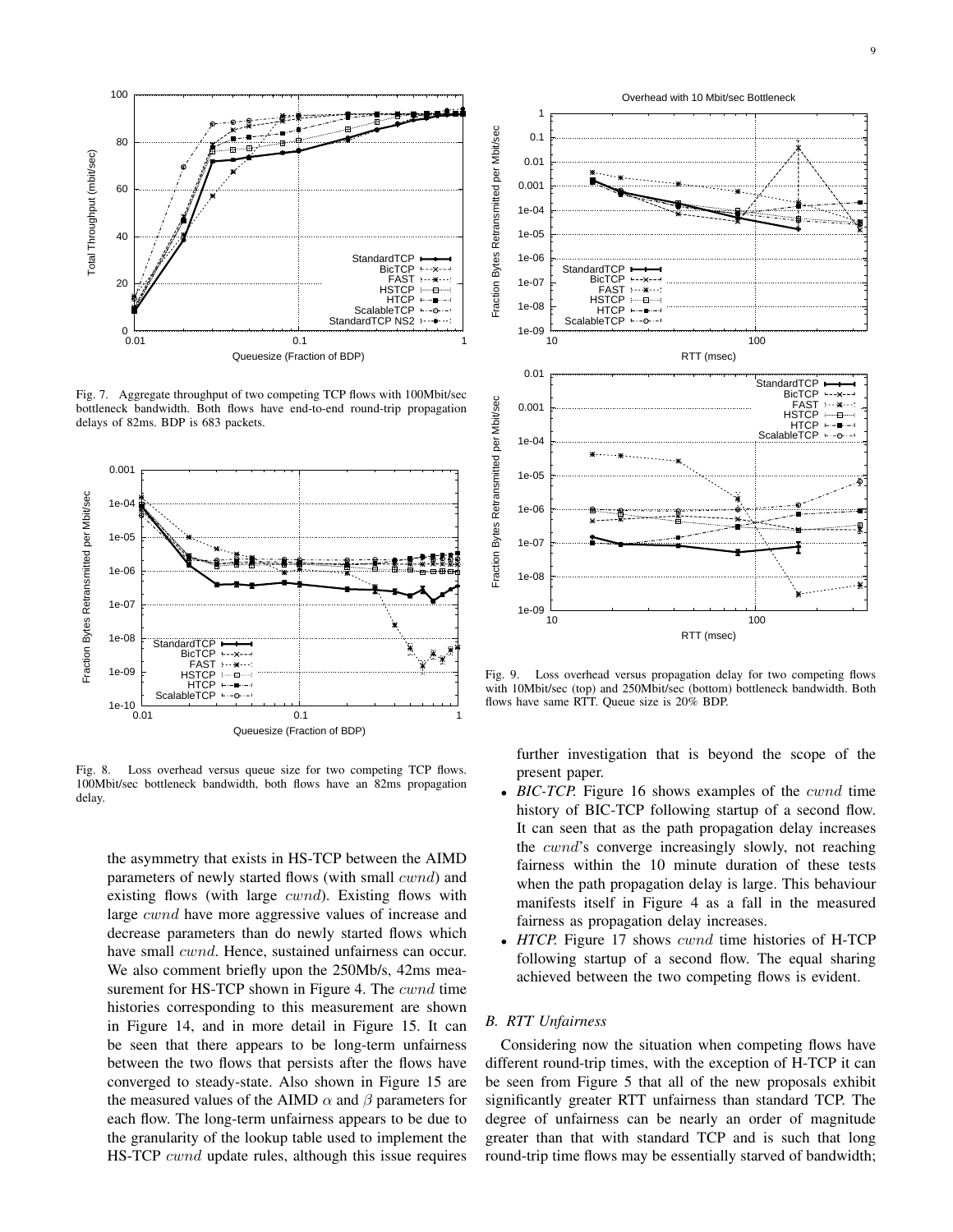

Fig. 10. Measured response functions with 250Mbit/sec bottleneck link and 162ms RTT.

for example, see Figure 18.

#### *C. Backward Compatibility*

Figure 6 shows the unfairness between new TCP proposals and standard TCP in low and high-speed network conditions. It can be seen that Scalable-TCP and FAST-TCP exhibit the greatest degree of unfairness in both low and high-speed conditions.

### *D. Efficiency*

It can be seen from Figure 7 that for queue sizes above 10% of the bandwidth-delay product, the new protocols uniformly achieve better throughput than standard TCP. Observe, however, that in all cases the throughput falls rapidly when the queue size becomes less than about 2% of the bandwidth-delay product (or less than about 8% BDP in the case of FAST-TCP). Further investigation indicates that this is associated with micro-scale packet bursts (associated with ACK clocking and scheduling granularity within the end host operating systems) flooding the queue in this extreme operating regime. That packet bursts lead to a significant performance degradation in FAST-TCP is also independently noted in [19].



Fig. 11. 80% Mean 80% convergence time following startup of a second flow. Results are shown for 10Mbit/sec (top) and 250Mbit/sec (bottom) bottleneck bandwidths. Both flows have same RTT. Queue size is 20% BDP. Missing points along the ordinate axis indicate that the flows did not converge to within the 80% fairness ratio over the 10 minute duration of the test – this is especially evident with Scalable-TCP and standard TCP for long delays at 250Mb/sec.

Figure 8 shows the associated packet loss overhead versus queue size, while Figure 9 shows the loss overhead versus path propagation delay. With the notable exception of FAST-TCP, it can be seen that the new protocols behave similarly and uniformly carry a greater overhead than standard TCP. The packet loss overhead of FAST-TCP is observed to be strongly dependent on queue provisioning: with small queues FAST-TCP has the largest overhead, while for large queues FAST-TCP has smallest overhead. On a 250Mb/s link, for propagation delays below 40ms, the overhead of FAST is more than two orders of magnitude greater than standard TCP and more than an order of magnitude greater than the other new protocols. Above 100ms, the overhead of FAST-TCP is an order of magnitude less than standard TCP.

## *E. Convergence Time*

The mean convergence times following startup of a second TCP flow are shown in Figure 11. Results are shown for both 10Mb/s and 250Mb/s links, corresponding roughly to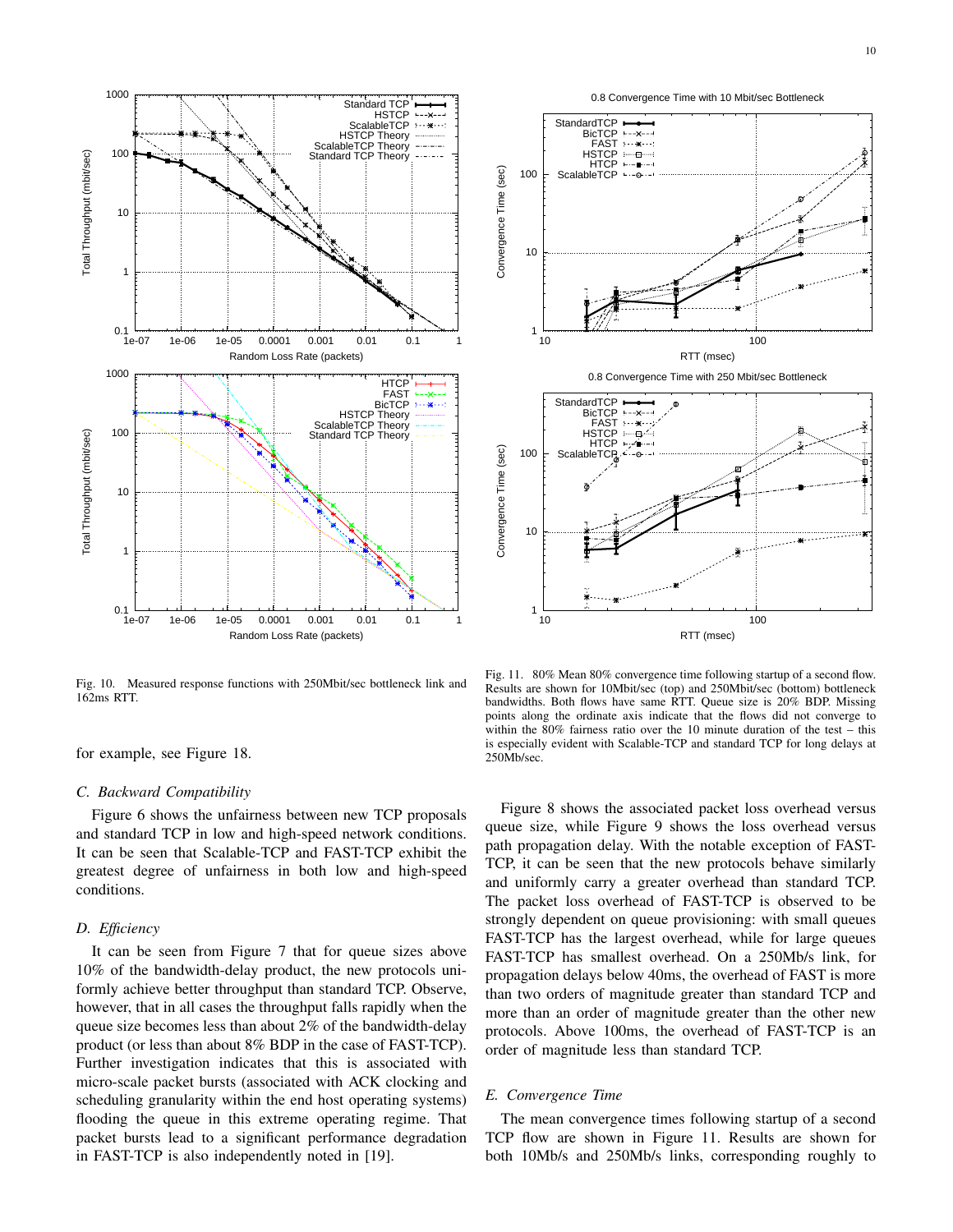

Fig. 12. Scalable-TCP cwnd time histories following startup of a second flow. RTT of both flows is 42ms (top) and 162ms (bottom). Bottleneck bandwidth is 250Mbit/sec, queue size 20% BDP.



Fig. 13. FAST-TCP cwnd time histories following startup of a second flow. RTT is 42ms (top) and 162ms (bottom). Bottleneck bandwidth is 250Mbit/sec, queue size 20% BDP.

low and high speed conditions. We note that, in line with the previous discussion, that Scalable-TCP, HS-TCP and BIC-TCP all exhibit extremely slow convergence times (or, indeed, non-convergence). We comment briefly on H-TCP and FAST-TCP.

- *H-TCP.* H-TCP exhibits similar convergence times to standard TCP under low-speed conditions. In higherspeed conditions the 80% convergence time levels off at around 30s. This behaviour is illustrated, for example, in Figure 17.
- *FAST-TCP*. FAST-TCP has the smallest measured convergence time of all the algorithms studied. These results need to be interpreted with some care however. For example, it can be seen from Figure 13 that while FAST may converge quickly initially, flows may later diverge again. It is important to emphasise that only the initial



Fig. 14. HS-TCP *cwnd* time histories following startup of a second flow. RTT is 42ms (top), 162ms(middle) and 324ms (bottom). Bottleneck bandwidth 250Mbit/sec, queue size 20% BDP.

convergence time is captured by our convergence time metric.

## VIII. RELATED WORK

Performance measurements are included in many papers proposing modifications to the TCP congestion control algorithm and we briefly mention here the main studies relevant to the present paper. In [11], Kelly presents an experimental comparison of the aggregate throughput performance of Scalable-TCP and standard TCP. In [10], Low and coauthors present throughput and packet loss measurements from a lab-scale test network for FAST-TCP, HS-TCP, Scalable-TCP, BIC-TCP and TCP-Reno. Only aggregate throughput measurements are presented, thus preventing the fairness of the TCP algorithms from being evaluated; only a single queue size is used and network convergence time is not considered. In [9], aggregate throughput measurements are presented for FAST-TCP and TCP Reno. In [8], throughput and cwnd time histories of FAST-TCP, HS-TCP, Scalable-TCP and TCP Reno are presented for a lab-scale experimental testbed. Aggregate throughput, throughput fairness (measured via Jain's index) and a number of other measures are presented, but only for an 800Mb/s bottleneck bandwidth setting and 2000 packet queue. In [20], NS simulation results are presented comparing the performance of HS-TCP, Scalable-TCP, BIC-TCP and standard TCP.

We note that the foregoing papers all propose changes to the TCP congestion control algorithm and thus present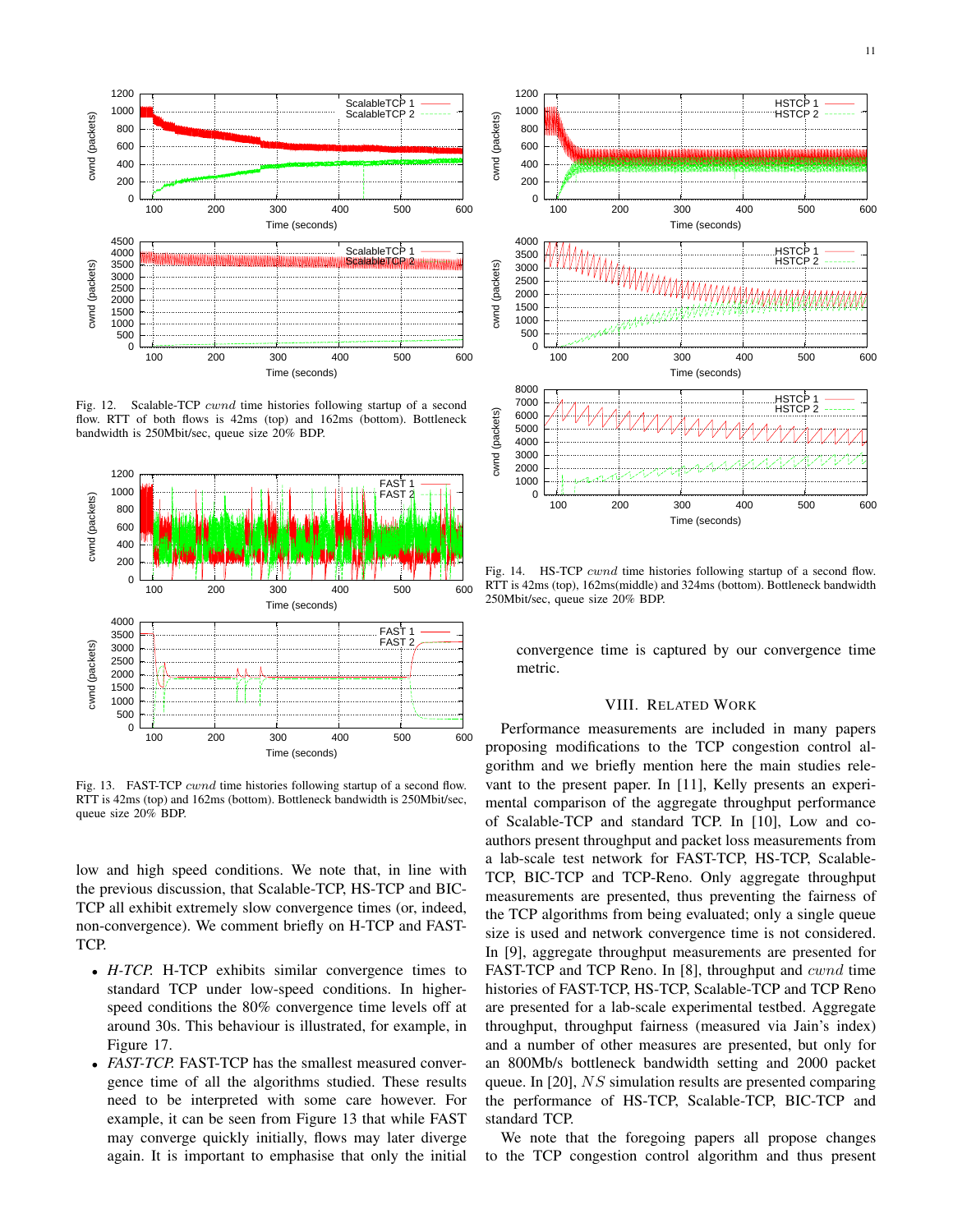

Fig. 15. Detailed HS-TCP *cwnd* time histories (top) and  $\alpha$ ,  $\beta$  time histories (bottom) following startup of a second flow. RTT is 42ms, bottleneck bandwidth 250Mbit/sec, queue size 20% BDP.

performance measurements in support of these changes. While the design of congestion control algorithms for high-speed networks has been the subject of considerable interest, the evaluation of competing proposals per se has received far less attention. Notably, [3], [5] present evaluation studies specifically targeted at measuring the performance of TCP proposals. Experimental measurements are presented for Scalable-TCP, HS-TCP, FAST-TCP, H-TCP, BIC-TCP, HSTCP-LP and P-TCP (i.e. 16 parallel standard TCP flows) over network paths within the U.S and between the U.S and Europe. Measurements presented include aggregate throughput and throughput fairness (via Jain's index). RTT unfairness, convergence time and impact of queue provisioning are not considered.

In all of the experimental tests noted above, no attempt is made to control for changes to the Linux network stack implementation that are unrelated to the congestion control algorithm.

## IX. SUMMARY AND CONCLUSIONS

In this paper we present experimental results evaluating the performance of the Scalable-TCP, HS-TCP, BIC-TCP, FAST TCP and H-TCP proposals in a series of benchmark tests.

We find that many recent proposals perform surprisingly poorly in even the most simple test, namely achieving fairness between two competing flows in a dumbbell topology with the same round-trip times and shared bottleneck link. Specifically, both Scalable-TCP and FAST TCP exhibit very substantial unfairness in this test.

We also find that, with the notable exception of H-TCP, all of the proposals studied induce significantly greater RTT unfairness between competing flows with different round-trip times. The unfairness can be an order of magnitude greater than that with standard TCP and is such that flows with longer round-trip times can be completely starved of bandwidth.

While the TCP proposals studied are all successful at improving the link utilisation in a relatively static environment with long-lived flows, many of the proposals exhibit poor



Fig. 16. BIC-TCP *cwnd* time histories following startup of a second flow. RTT is 42ms (top), 162ms(middle) and 324ms (bottom). Bottleneck bandwidth is 250Mbit/sec, queue size 20% BDP.

responsiveness to changing network conditions. We observe that Scalable-TCP, HS-TCP and BIC-TCP can all suffer from extremely slow  $(> 100s)$  convergence times following the startup of a new flow. We also observe that while FAST-TCP flows typically converge quickly initially, flows may later diverge again to create significant and sustained unfairness.

We argue that our results demonstrate that the consistent application of standardised tests can yield results of considerable value. Not only can this be used to screen new proposals prior to full-scale experimental testing, with its associated costs in time and resources, but can also provide a useful step towards establishing a sound basis for the development of new protocols.

#### **REFERENCES**

- [1] M.Allman, TCP Congestion Control with Appropriate Byte Counting (ABC). IETF RFC 3465, February 2003.
- [2] G. Appenzeller, I. Keslassy, N. McKeown, Sizing router buffers. Proc. SIGCOMM 2004.
- [3] H. Bullot, R.L. Cottrell, R. Hughes-Jones, Evaluation of Advanced TCP Stacks on Fast Long Distance Production Networks. J.Grid Comput, 2003.
- [4] D.M. Chiu, R. Jain, Analysis of the increase and decrease algorithms for congestion avoidance in computer networks. Computer Networks and ISDN Systems, 1989.
- [5] R.L. Cottrell, S. Ansari, P. Khandpur, R. Gupta, R. Hughes-Jones, M. Chen, L. MacIntosh, F. Leers, Characterization and Evaluation of TCP and UDP-Based Transport On Real Networks. . Proc. 3rd Workshop on Protocols for Fast Long-distance Networks, Lyon, France, 2005.
- [6] S.Floyd, K.Fall, Promoting the use of end-to-end congestion control in the internet. IEEE/ACM Transactions on Networking, August 1999
- [7] S.Floyd, HighSpeed TCP for Large Congestion Windows . Sally Floyd. IETF RFC 3649, Experimental, Dec 2003.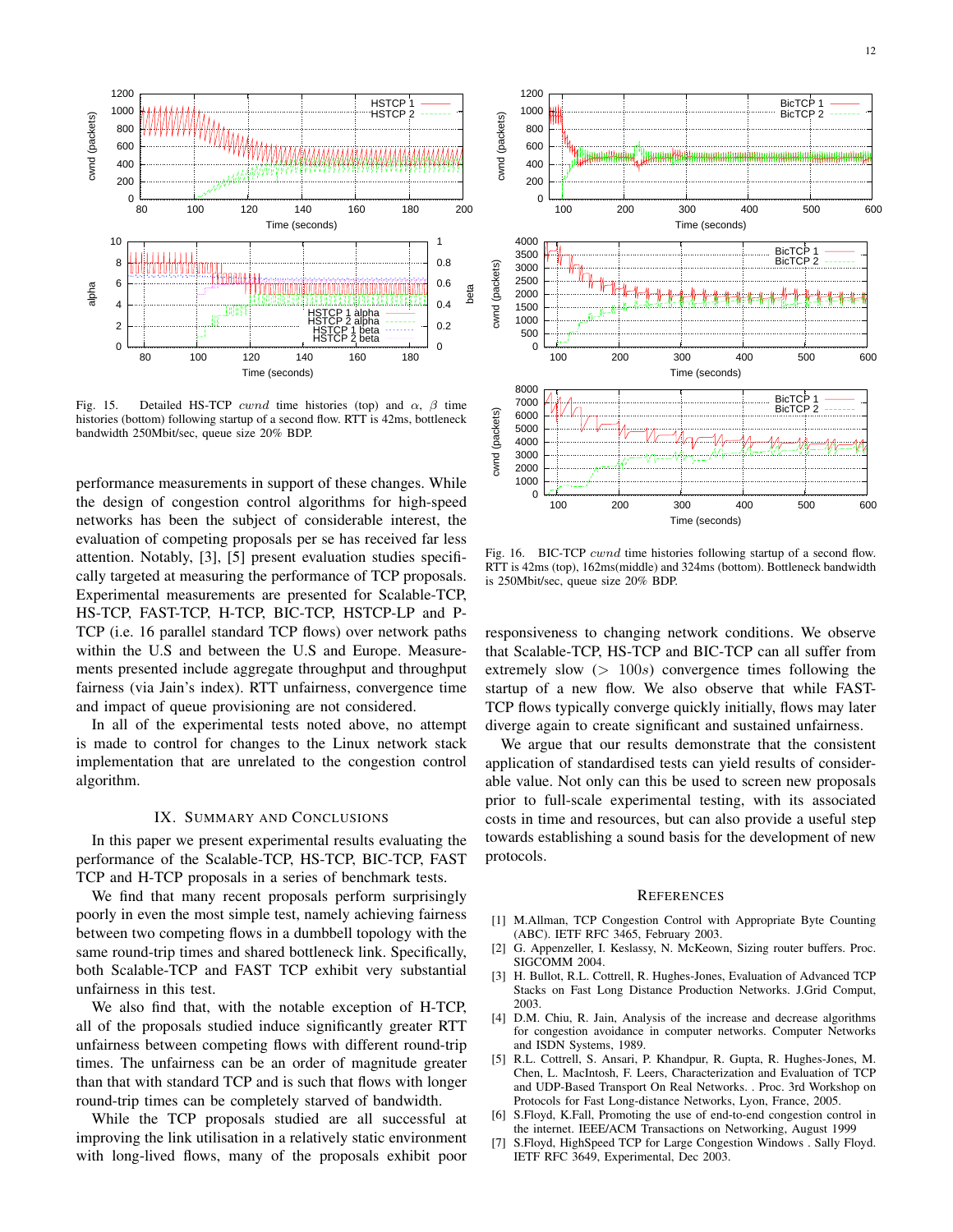

Fig. 17. H-TCP cwnd time histories following startup of a second flow. RTT is 42ms (top), 162ms (middle) and 324ms (bottom). Bottleneck bandwidth is 250Mbit/sec, queue size 20% BDP.

- [8] C. Jin, D.X. Wei, S,H. Low, FAST TCP: motivation, architecture, algorithms, performance. Proc IEEE INFOCOM 2004.
- [9] C. Jin, D. X. Wei, S. Low, G. Buhrmaster, J. Bunn, D. H. Choe, R. L. A. Cottrell, J. C. Doyle, W. Feng, O. Martin, H. Newman, F. Paganini, S. Ravot, S. Singh, FAST TCP: From Theory to Experiments. IEEE Network, 19(1):4-11, 2005
- [10] S. Hegde, D. Lapsley, B. Wydrowski, J. Lindheim, D.Wei, C. Jin, S. Low, H. Newman, FAST TCP in High Speed Networks: An Experimental Study. Proc. GridNets, San Jose, 2004.
- [11] T. Kelly, On engineering a stable and scalable TCP variant, Cambridge University Engineering Department Technical Report CUED/F-INFENG/TR.435, June 2002.
- [12] D.J.Leith, Linux implementation issues in high-speed networks. Hamilton Institute Technical Report, 2003, www.hamilton.ie/net/ LinuxHighSpeed.pdf.
- [13] D.J.Leith, R.N.Shorten, H-TCP Protocol for High-Speed Long-Distance Networks. Proc. 2nd Workshop on Protocols for Fast Long Distance Networks. Argonne, Canada, 2004.
- [14] Y.T.Li, D.J.Leith, BicTCP implementation in Linux kernels. Hamilton Institute Technical Report, 2004, www.hamilton.ie/net/ LinuxBicTCP.pdf.
- [15] M. Mathis, J Heffner and R Reddy, Web100: Extended TCP Instrumentation for Research, Education and Diagnosis. ACM Computer Communications Review, July 2003.
- [16] J. Padhye, V. Firoiu, D.F. Towsley, J.F. Kurose, Modeling TCP Reno performance: a simple model and its empirical validation. Proc. SIG-COMM 1998 (Also IEEE/ACM Transactions on Networking, 2000).
- [17] R.N.Shorten, D.J.Leith,J.Foy, R.Kilduff, Analysis and design of congestion control in synchronised communication networks. Automatica, 2004.
- [18] R.N.Shorten, F. Wirth, F., D.J. Leith, A positive systems model of TCP-like congestion control: Asymptotic results. IEEE/ACM Trans Networking, to appear.
- [19] D.X. Wei, S. Hegdesan, S.H. Low, A burstiness control for TCP, Proc. PFLDNET 2005, Lyon.
- [20] L. Xu, K. Harfoush, I. Rhee, Binary Increase Congestion Control for Fast Long-Distance Networks. Proc. INFOCOM 2004



Fig. 18. BIC-TCP cwnd and goodput time histories following startup of a second flow. RTT of first flow is 162ms and of second flow 22ms. Bottleneck bandwidth is 250Mbit/sec, queue size 20% BDP.

#### X. APPENDIX

|                     | Description                |
|---------------------|----------------------------|
| <b>CPU</b>          | Intel Xeon CPU 2.80GHz     |
| Memory              | 256 Mbytes                 |
| Motherboard         | Dell PowerEdge 1600SC      |
| Kernel              | Linux $2.6.6$ altAIMD-0.6  |
| txqueuelen          | 1,000                      |
| max_backlog         | 300                        |
| NIC                 | Intel 82540EM Gigabit      |
|                     | <b>Ethernet Controller</b> |
| NIC Driver          | e1000 5.2.39-k2            |
| TX & RX Descriptors |                            |

TABLE I HARDWARE AND SOFTWARE CONFIGURATION.

The *altAIMD* kernel incorporates the following changes:

- (i) *New-TCP Stacks.* Each of the congestion control algorithms studied have independent patches that are publicly available. To provide consistency, and control against the influence of differences in network stack implementation as opposed to differences in the congestion control algorithm itself, we have incorporated the implemented congestion control algorithms into a common network stack. A single sysctl is used to switch between congestion control algorithms on-the-fly, without the requirement of rebooting the machine.
- (ii) *Appropriate Byte Sizing (RFC3465)[1].* The counting of ack's by the number of bytes acknowledged rather than the number of ack's received to counter the problems of  $cwnd$  growth under delayed  $ack$ 's.
- (iii) *SACK Processing Improvements [12].* The current implementation of SACK processing in the Linux kernels requires a processing time which is  $O(cwnd)$ . This has serious performance implications when dealing with a large number of packets in flight which is common with large bandwidth-delay product paths. We have im-